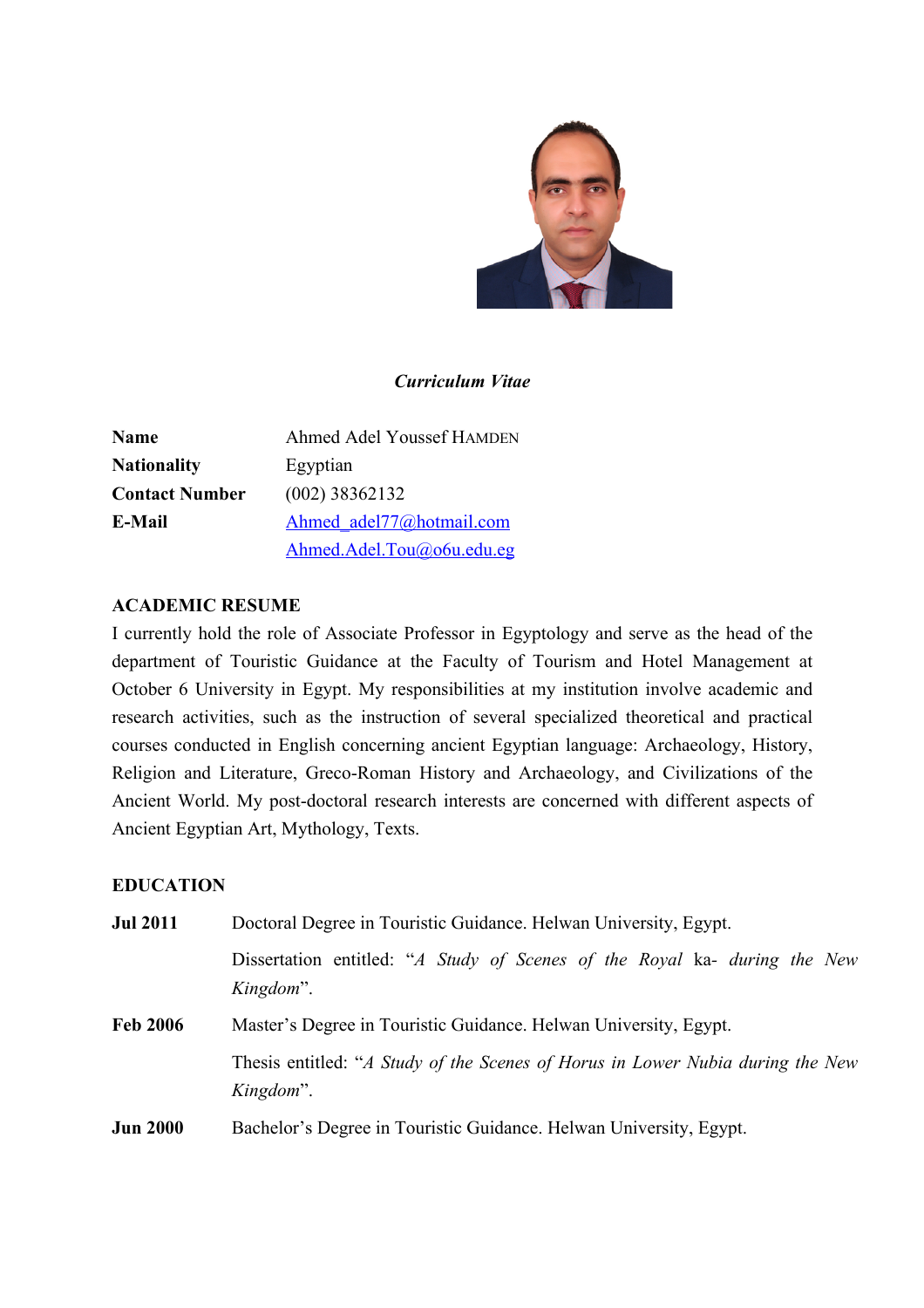## **ACADEMIC POSITIONS**

| 2019-     | Associate Professor of Egyptology at October 6 University, Faculty of Tourism and |
|-----------|-----------------------------------------------------------------------------------|
| present   | Hotel Management - Department of the Touristic Guidance.                          |
| 2011-2019 | Lecturer of Egyptology at October 6 University, Faculty of Tourism and Hotel      |
|           | Management - Department of the Touristic Guidance.                                |
| 2006-2011 | Assistant Lecturer at October 6 University, Faculty of Tourism and Hotel          |
|           | Management - Department of the Touristic Guidance.                                |
| 2000-6    | Demonstrator at October 6 University, Faculty of Tourism and Hotel Management -   |
|           | Department of the Touristic Guidance.                                             |

## **PROFESSIONAL POSITIONS**

October 6 University.

| $2021 -$ | Head of the Touristic Guidance Department at the Faculty of Tourism and Hotel   |
|----------|---------------------------------------------------------------------------------|
| present  | Management, October 6 University.                                               |
| $2020 -$ | Educational Coordinator of Partnership Programme between the IMC UAS Krems      |
| present  | University (Austria) and October 6 University (Egypt).                          |
| $2020 -$ | Head of the International Cultural Exchange Committee at the Faculty of Tourism |
| present  | and Hotel Management, October 6 University.                                     |

| 2008-     | Member of the Quality Assurance team at the Faculty of Tourism and Hotel          |
|-----------|-----------------------------------------------------------------------------------|
| present   | Management, October 6 University.                                                 |
| 2017-2018 | Head of the Youth Activities Unit at the Faculty of Tourism and Hotel Management, |

# **RESEARCH**

## **Publications**

- 'An Iconographical Study of the Royal-*ka* during the Middle Kingdom', in press with *Annales du Service des Antiquités de l'Égypte* 89 (2016).

- 'A Striding Statue of Nebsumenu Son of Reditenseni - Egyptian Museum in Cairo (CG 957)', *Journal of the General Union of Arab Archaeologists* 8 (2016), 1-9.

*-* 'An Unpublished Stela of Kharu and his Wife Ty in the Egyptian Museum in Cairo (Temp. No. 11.1.25.7)', *Journal of the General Union of Arab Archaeologists* 19 (2017), 1- 16.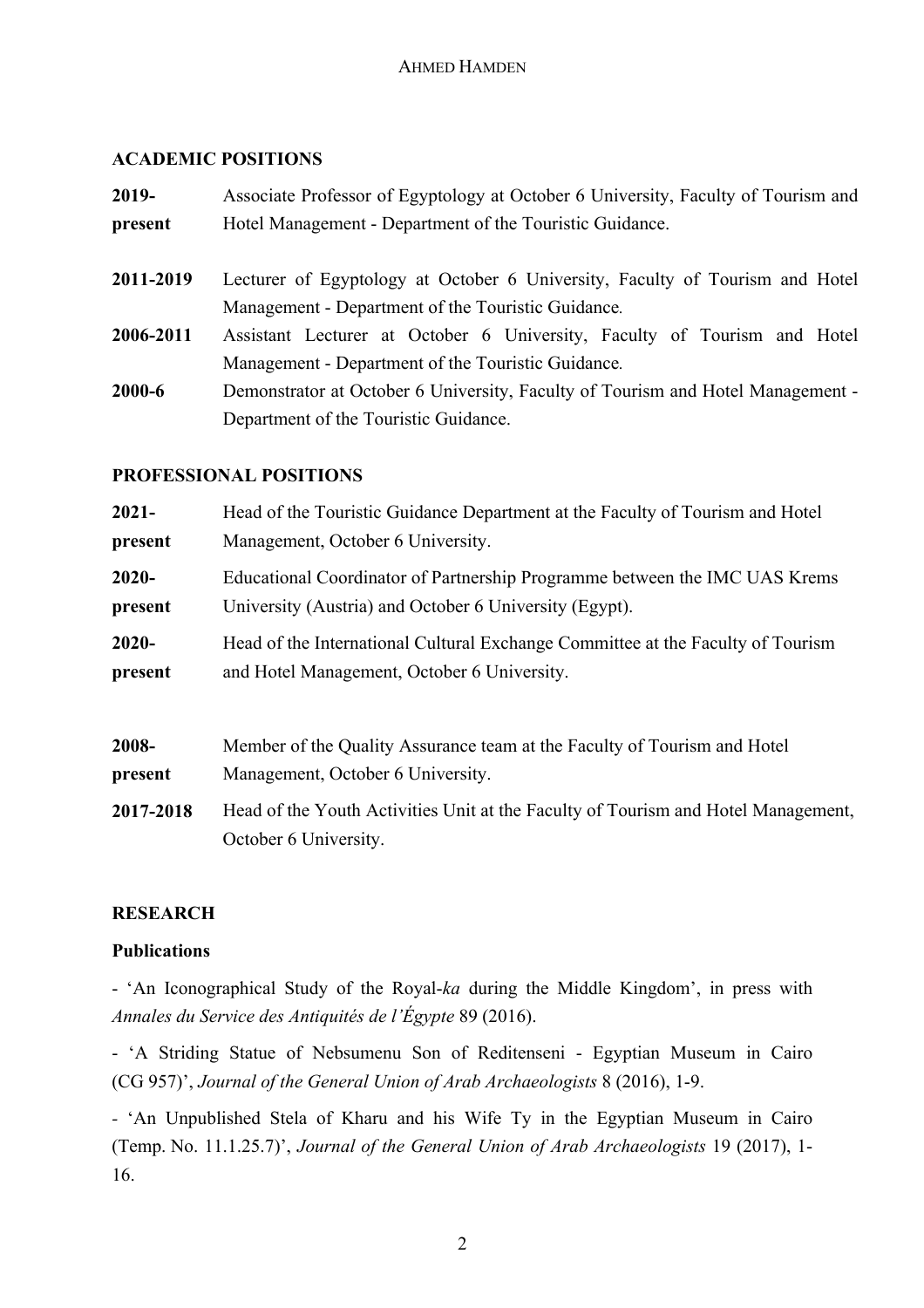### AHMED HAMDEN

- 'The Role of the Personified-*ankh* in the Offering Scenes of the New Kingdom', *Journal of the American Research Center in Egypt* 54 (2018), 71-83.

*-* 'A Funerary Stela of the *wab*-Priest Mentuhotep and his Wife in the Grand Egyptian Museum (GEM 8063)', in Press with *NeHet: Revue numérique d'Égyptologie Sorbonne-ULB*  6 (2019).

- Forthcoming: "An Iconographical Study of the *tp*-sign and Some Unique Uses of it". Accepted by the International Congress of Egyptology 12 in Cairo (2019).

- Forthcoming: 'An unpublished Stela of Amenhotep I and Ahmose-Nefertari in the Grand Egyptian Museum (GEM 18709).

## **Academic Presentations**

**October 2020**: Held a Seminar at October 6 University, entitled: "*Some Perspectives on the Egyptological Methodology*".

**November 2019**: The International Congress of Egyptology XII in Cairo, with a paper entitled: "An Iconographical Study of the *tp*-Sign and Some Unique Uses of it".

**November 2017**: Participated at the 10<sup>th</sup> Annual Symposium of the *General Union of Arab Archaeologists* held at Fayoum University in Egypt with a paper entitled: "*An Unpublished Stela of Kharu and his wife Ty in the Egyptian Museum in Cairo (Temp. No. 11.1.25.7)*".

**November 2016**: Participated at the 9th Annual Symposium of the *General Union of Arab Archaeologists* held at Mansoura University in Egypt with a paper entitled: "*A Striding Statue of Nebsumenu Son of Reditenseni - Egyptian Museum in Cairo (CG 957)*".

**November 2015**: Participated at the Annual International Conference of the Society for the Study of Egyptian Antiquities (*SSEA*) held at the University of Toronto in Canada with a paper entitled: "*An Iconographical Study of the Royal-*ka *during the Middle Kingdom*" and a poster entitled: "*The Role of the Personified-ankh in the Offering Scenes of the New Kingdom*".

**September 2015**: Held a Seminar at the Annual conference of the Fulbright Commission in Egypt at Cairo University entitled: "*The Concept of the* ka *in Ancient Egypt*".

**May 2014**: Held a Seminar at the University of California, Los Angeles, the Cotsen Institute of Archaeology, entitled: "The *Royal-*ka *during the Middle and New Kingdoms*".

**February 2014**: Held a Seminar at the University of California, Los Angeles, entitled: "The *Glory of Ancient and Modern Egypt*".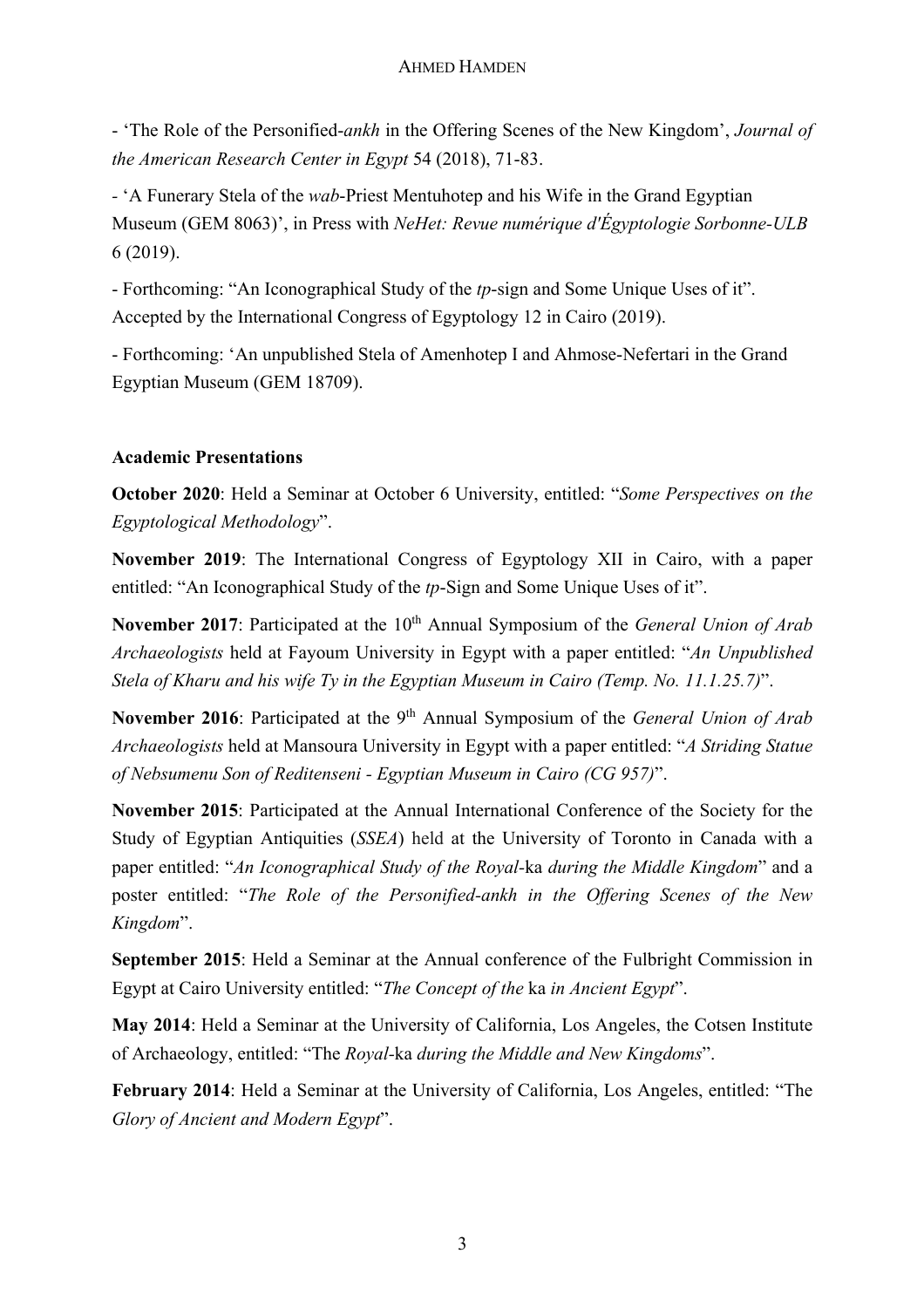**May 2012**: Participated at the workshop held at the "Institute Français d'Archéologie Orientale" in Cairo, entitled: "*Methodology and Presentation of Scientific Research in Egyptology*".

**June 2011**: Held a Seminar at the Department of Ancient Egypt and Sudan at the British Museum in London entitled: "*The Royal* Ka *during the New Kingdom*".

**July 2009**: Held two Seminars to Academic American delegation from "The University of Georgia" at October 6 University entitled: "*Ancient Egyptian Myth and Religion*" and "*How to Read the Egyptian Hieroglyphs*".

**March 2008**: Attended the International Conference of British Egyptology, at the University of Liverpool, entitled: "*The Second Egyptological Conference*".

**April 2007**: Participated in the workshop held at the "Institute Français d'Archéologie Orientale" in Cairo, entitled: "*Methodology and Presentation of Scientific Research in Egyptology*".

**February 2006**: Held a Seminar at the Kodolanyi Janós University in Hungary, entitled: "*Modern and Ancient Egypt*".

### **Grants and Funding**

- **Oct 2019** Awarded a grant by the *Académie d'épigraphie et d'Iconographie* to participate at the training course in epigraphy and iconographic studies at the "Institute Français d'Archéologie Orientale" in Cairo and a fieldwork at Luxor for one week.
- **Sep 2017** Academic visitor at the British Museum in London, Department of Ancient Egypt and Sudan - awarded by the Trust of Robert Anderson in London for six weeks (Award not taken up).
- **Sep 2013** Academic visitor at the Department of Near Eastern Languages & Cultures University of California, Los Angeles (UCLA), awarded by the Binational Fulbright Commission in Egypt for nine months.
- **Sep 2012** Academic visitor at the British Museum in London, Department of Ancient Egypt and Sudan - awarded by the Trust of Robert Anderson in London for six weeks.
- **Jun 2011** Academic visitor at the British Museum in London, Department of Ancient Egypt and Sudan - awarded by the Trust of Robert Anderson in London for one month.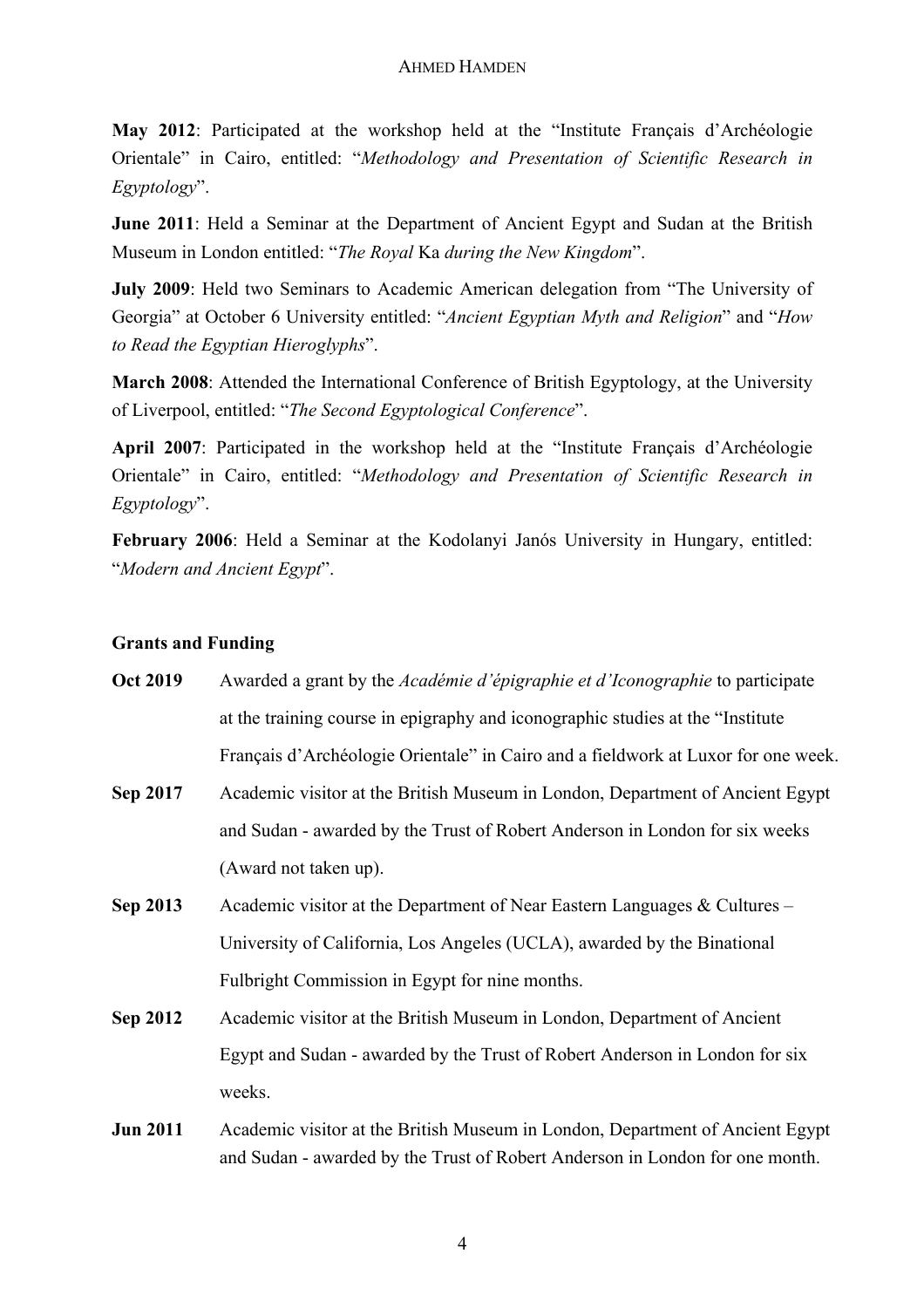**Nov 2007** Academic visitor at the Faculty of Oriental Studies - Department of Egyptology – The University of Oxford, awarded by the Egyptian Ministry of the Higher Education prize studentship to The University of Oxford for six months.

### **ACADEMIC SERVICE**

### **Academic Reviewer**

- **2014 present** Academic reviewer of the MA, PhD, and Post-Doctoral fellowships applied to the Bi-national Fulbright Commission in Egypt in the field of Egyptology and Touristic Guidance.
- **2011-2017** Academic reviewer of the MA, PhD, and Post-Doctoral fellowships applied to the Trust of Robert Anderson in London in the field of Egyptology and Touristic Guidance.

**Scientific Memberships and Associations**

| 2019 | The International Association of Egyptologists (IAE). |
|------|-------------------------------------------------------|
|------|-------------------------------------------------------|

- **2016** The General Union of Arab Archaeologists in Egypt.
- **2014** The Society for the Study of Egyptian Antiquities in Canada (SSEA).
- **2013** The American Research Center in Egypt (ARCE in the United States).

# **TEACHING EXPERIENCE**

Instructing several specialized theoretical and practical courses in:

- Ancient Egyptian History
- Ancient Egyptian Archaeology
- Ancient Egyptian Language
- Ancient Egyptian Religion and Literature
- Ancient Egyptian Arts
- A Fundamental Introduction to Touristic Guidance
- Graeco-Roman History in Ancient Egypt
- Civilizations of the Ancient World